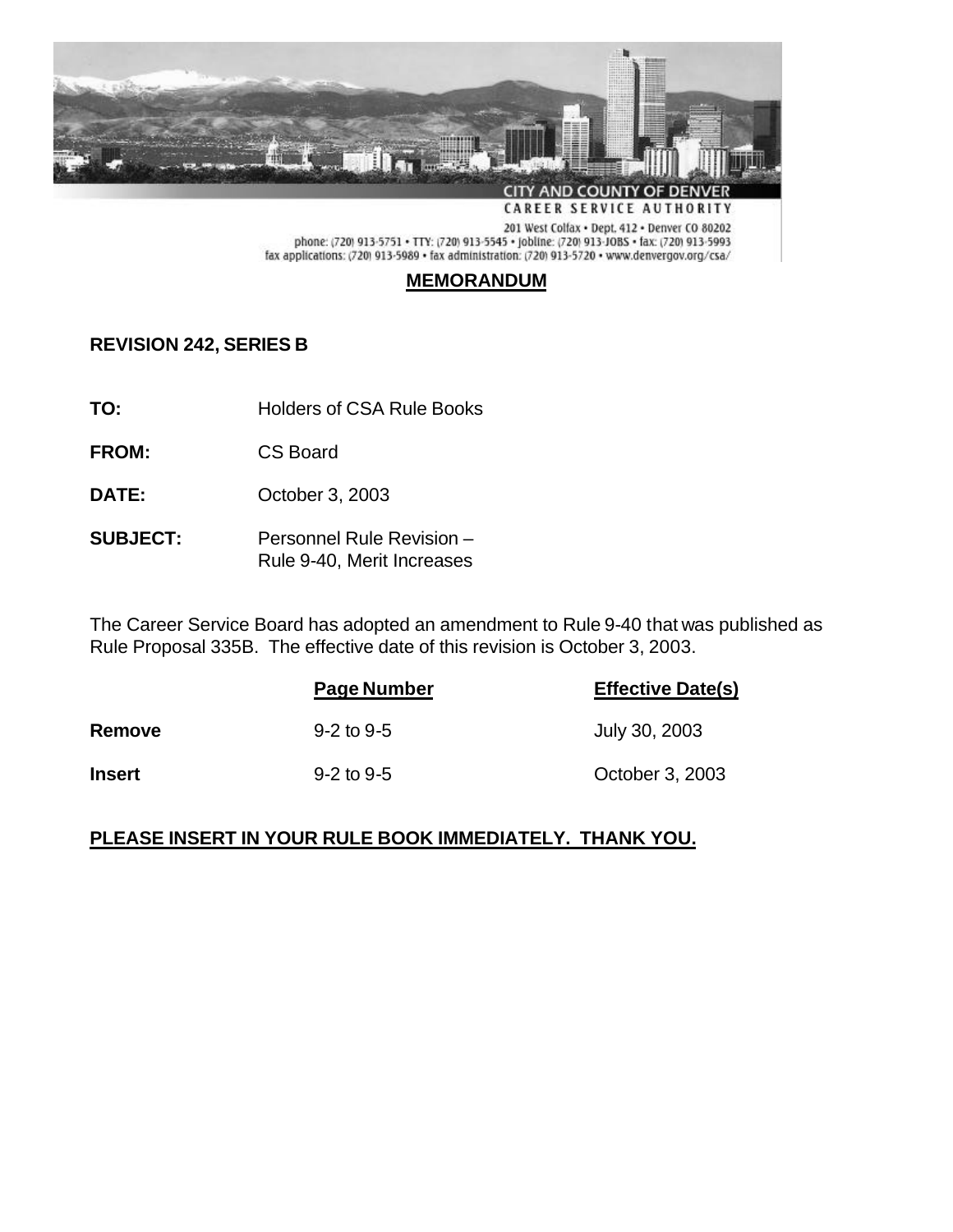#### 9-32 How Implemented

- A. The annual pay survey adjustment shall be implemented on July 1 of each year following completion of the annual pay survey. (9/12/02, 228B)
- B. Computation: A pay adjustment shall be computed by:
	- 1. Establishing entry rate: Mulitplying the entry rate in a pay range by the percentage of increase, if any, for that occupation in the appropriate schedule as determined by the pay Survey, in accordance with Rule 8 Compensation Rates; and
	- 2. Establishing pay steps: Adjustments shall be made by increasing each pay step in the exempt and nonexempt pay ranges by an amount equal to two and onequarter percent (2.25%) of the preceding pay step. Adjustments to the shortrange pay schedule shall be the same except that the pay differential between each step shall be equal to four and one-half percent (4.5%). (5/1/91, 148B)
- C. Effect of pay adjustment on personnel transactions: When a personnel transaction, such as promotion, demotion, or transfer has occurred between July 1 and the effective date of City Council approval of the classification and pay plan ordinance, such personnel transaction shall retain its original identity at the time it was processed. The employee's pay shall be adjusted by the change in rate of the pay step in the classes involved. (9/12/02, 228B)

#### Section 9-40 Merit Increases

### 9-41 Policy

Nothing in this Section 9-40 or any subsection thereof, shall apply to Deputy Sheriffs. Eligibility for merit increases is based on employee performance as measured by the Performance Enhancement Program Reports. (Effective October 3, 2003, Rule Revision Memo 242B)

#### 9-42 Establishing Eligibility for Merit Increase

- a) Performance Enhancement Program Report (Effective January 4, 1990; Rules Revision 137b)
	- 1) Anniversary date of appointment: A completed Performance Enhancement Program shall be filed with the Career Service Authority on or before the annual anniversary date of the initial appointment to the class. (This report does not replace the report due on or before the completion of probation as provided in Subsection 5-53 Performance Enhancement Program Reports During Probation). This provision also applies to reinstatement appointments, reemployment appointments, re-promotions, and promotional reinstatement appointments, as provided in Rule 5 APPOINTMENTS AND STATUS.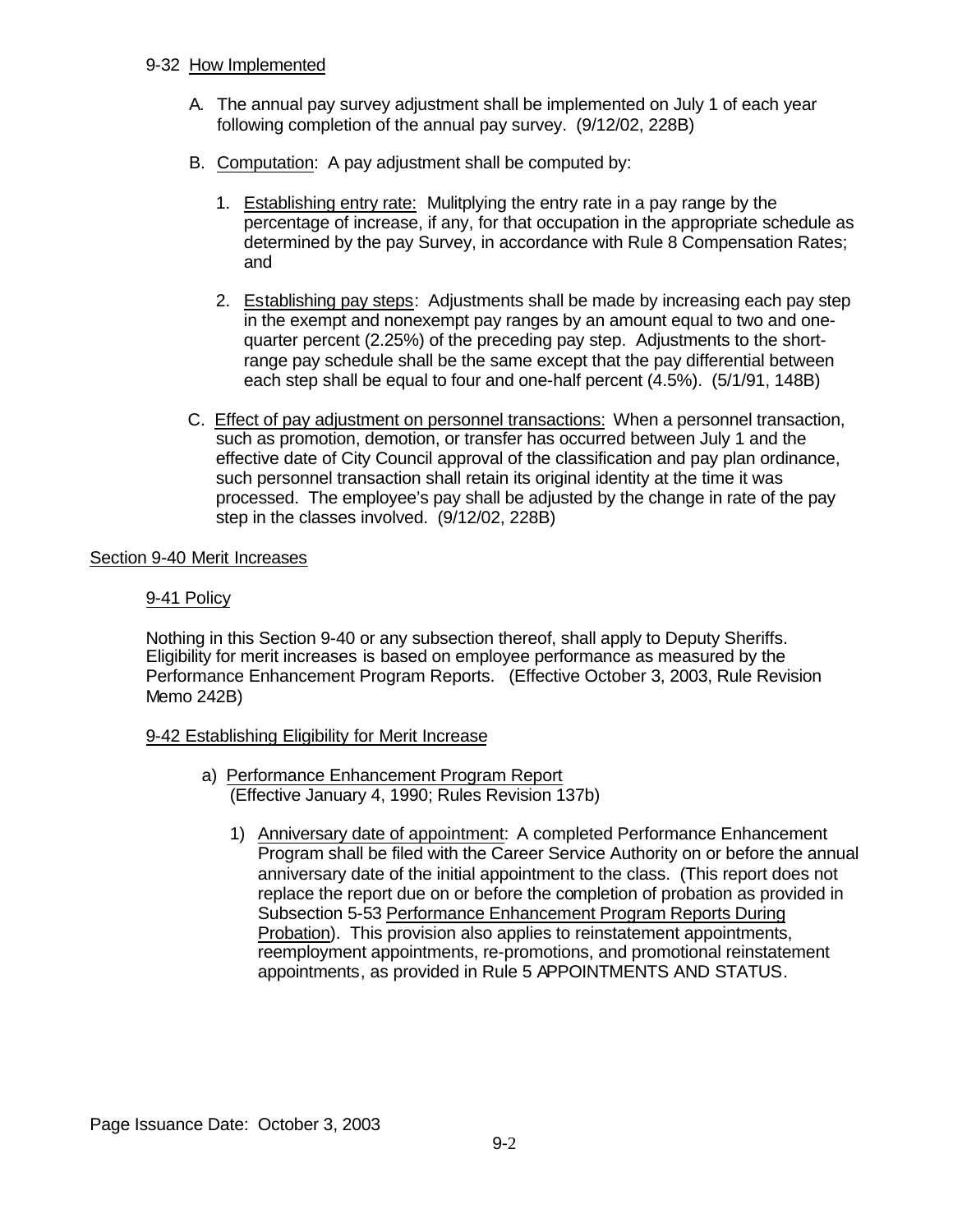2) Transfers and demotions: A Performance Enhancement Program Report shall be completed by the supervisor immediately preceding the transaction of transfer or demotion. This report shall cover the period from the last anniversary date to the effective date of the transaction and shall be given to the receiving supervisor. The receiving supervisor shall prepare the Performance Enhancement Program Report for the period between anniversary dates by taking into account the preceding supervisor as well as the employee's performance between the effective date of the transaction and the next anniversary date.

- b) Merit increase eligibility date:
	- 1) General Provision: An employee becomes eligible for merit increase at the beginning of the pay period following the annual anniversary date for the Performance Enhancement Program Report, provided requirements of Subsection 9-43 are also met and the provisions of subsection 9-42 (b)(2) do not apply. (01/01/92, 153B; 10/03/03, 242B)
	- 2) Declared Fiscal Emergencies: In the case of a declared fiscal emergency by the Mayor, and upon the request of the Mayor, the merit increase eligibility date for all employees shall be extended for one year. During the fiscal emergency Appointing Authorities, managers and supervisors shall complete Performance Enhancement Program Reports for employees and no merit increases will be awarded during this time. (10/03/03, 242B)
- c) Effect of reallocation: A reallocation does not affect the eligibility date. (01/04/90; 137B)
- d) Late filing of Performance Enhancement Program Report: If an agency is late in filing the Performance Enhancement Program Report, any merit increase to be awarded as a result of the rating shall be granted retroactively to the merit increase eligibility date. (10/03/03, 242B)
- e) Failure to file Performance Enhancement Program Report: If a Performance Enhancement Program Report is not received in the office of the Career Service Authority within sixty (60) days after the due date, "Meets Expectations" rating shall be assumed, and a merit increase equivalent to "Meets Expectations" rating shall be granted retroactively to the merit increase eligibility date, except when a fiscal emergency has been declared and an extension of merit increase eligibility dates has been imposed. If the Performance Enhancement Program Report is filed after the sixty (60) days and (1) it shows an "Exceeds Expectations", or "Outstanding", the increase in merit pay shall be granted retroactively to the merit increase eligibility date; or (2) it shows a "Below Expectations" rating, the employee shall continue to receive the "Meets Expectations" rating and a merit increase, if any, associated with such rating. (1/20/94, 168B;10/03/03, 242B)

## 9-43 Pay Range Sectors

a) Learning Sector: A sector of the pay range in nonexempt and exempt schedules related to the period of time when an employee is acquiring on-the-job experience needed to reach full competence.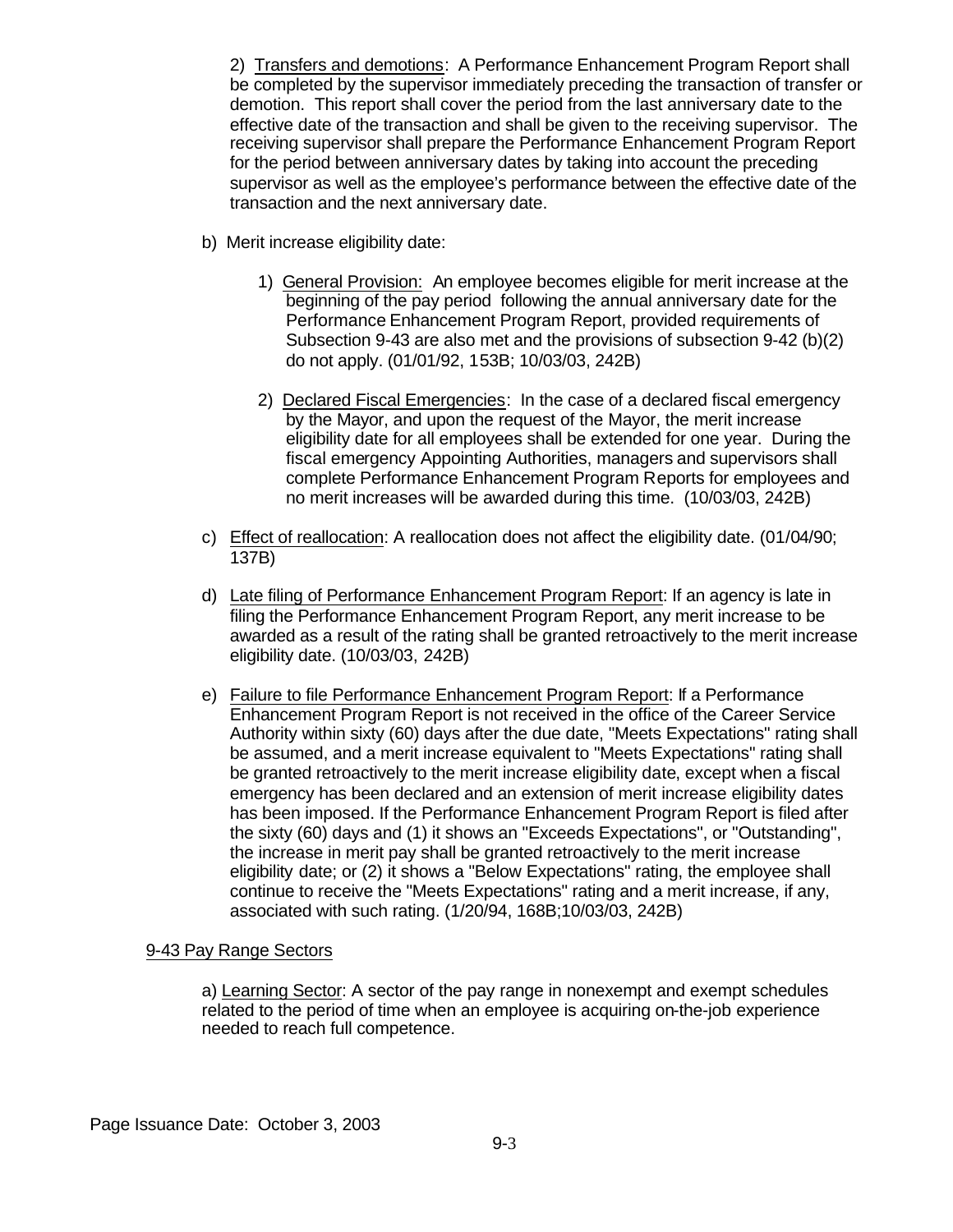1) Length: The learning sector of a pay range extends from step "1" (entry rate) up to and including step "8" in the nonexempt schedules and up to and including step "10" in exempt schedules. (01/01/92, 156B; 10/03/03, 242B)

2) Amount of merit increase: The amount of the merit increase is governed by the overall rating on the Performance Enhancement Program Report. Merit increases in the learning sector shall be granted as follows:

| Rating                      | Number of Steps |
|-----------------------------|-----------------|
| Outstanding                 | 4               |
| <b>Exceeds Expectations</b> | 3               |
| <b>Meets Expectations</b>   | 2               |
| <b>Below Expectations</b>   | O               |

In no event shall the increase exceed the top of the range. (01/240/94, 168B; 10/03/03, 242B)

b) Growth Sector: A sector of the pay range in nonexempt and exempt schedules related to the period of time after which an employee has completed acquisition of the experience needed to reach full competence, and is now refining and applying acquired skills.

- 1) Length: The growth sector of a pay range begins at step "9" in nonexempt schedules and step "11" in exempt schedules, and extends up to and including step "17". (01/01/92, 156B; 10/3/03, 242B)
- 2) Amount of merit increase: The amount of the merit increase is governed by the overall rating on the Performance Enhancement Program Report. Merit increases in the growth sector shall be granted as follows:

| Rating                      | Number of Steps |
|-----------------------------|-----------------|
| Outstanding                 | 3               |
| <b>Exceeds Expectations</b> | 2               |
| <b>Meets Expectations</b>   |                 |
| <b>Below Expectations</b>   |                 |

In no event shall the increase exceed the top of the range. (01/20/94, 168B; 10/03/03, 242B)

c) Extraordinary Performance Sector: An additional sector of the pay range of exempt schedules which rewards employees in exempt classes for exceeds or outstanding performance as measured by the Performance Enhancement Program Report. (1/1/92, 156B; 10/03/03, 242B)

- 1) Length: The extraordinary performance sector starts at step "18" and extends up to and including step "22". (01/01/92, 156B; 10/03/03, 242B)
- 2) Amount of merit increase: The amount of the merit increase is governed by the overall rating on the Performance Enhancement Program Report. Merit increases in the extraordinary performance sector shall be granted as follows: